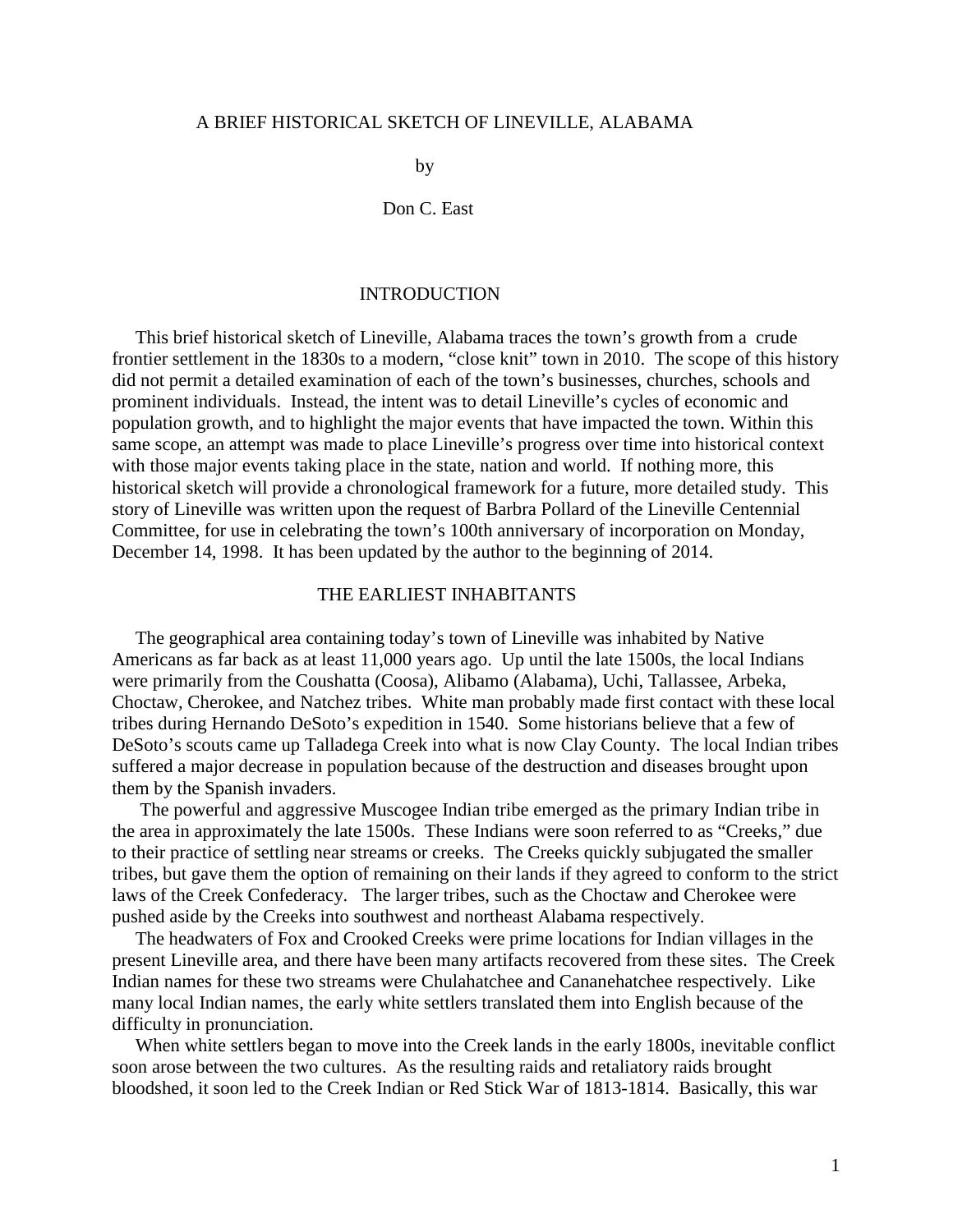was a subset of the War of 1812, as the Creeks and other Indian tribes were caught up in the imperial ambitions of the British, Spanish, French and Americans. The Red Stick Creeks were eventually defeated in this conflict by United States and state militia forces under General Andrew Jackson. Before their downfall, the Creeks dealt General Jackson's forces stinging defeats at the Battles of Enitachopko and Emuckfaw, the two major battles of this war that were fought in what is now Clay County. These two battles took place from January 22 through January 24, 1814, about 14 miles south of today's Lineville on Enitachopko and Emuckfaw Creeks. General White, one of Jackson's subordinates, also made a foray into what is now Clay County in November of 1813 where he burned several Creek villages and laid waste to the Creek Town of Hillabee in what was known afterwards as the "Hillabee massacre." Generals Jackson and White together traveled over 230 miles and spent about 18 days in what is now Clay County during this conflict. After their final defeat of the Red Stick Creeks at Horseshoe Bend on the Tallapoosa River in March of 1814, the entire tribe was forced out of 22.5 million acres of their traditional lands in Alabama by the Treaty of Fort Jackson. They were then squeezed into an elongated slice of east Alabama land, measuring 5.2 million acres, between the Coosa River and the Georgia/Alabama state line. What would later become Clay County and Lineville were now in the center of this new and downsized Creek Indian Confederacy territory.

 After General Jackson was elected as the seventh United States President in 1828, he soon negotiated the Indian Removal Act of 1830 and the Treaty of Cussetta in 1832. The Indian Removal Act included the Creeks and all other Native Americans east of the Mississippi River. The Treaty of Cussetta specifically dealt with the Creek tribe. Together these treaties allocated each Creek chief a section of land (640 acres) and each head of household one-half section (320 acres). The remaining lands in east Alabama would be eventually opened to white settlers. Further, the Indians were promised if they would remain on their lands for five years and behave themselves, they would be issued official title to it. After that, they were free to legally sell it to the whites and move west of the Mississippi at Government expense, or they could remain on their lands in Alabama as ordinary citizens. The treaties went on to guarantee that all whites would be removed and kept out of the Creek territory for five years so that those Creeks that wanted to move to the west could divest themselves of their land in an orderly fashion..

 Unfortunately for all, shortly after the treaties were signed, white settlers and land speculators swarmed into the east Alabama Creek territory like bees. The desire for the Indian lands was amplified by the discovery of gold in the Creek Indian Territory. Most of the Indians were now quickly cheated or deceived out of their lands. The Alabama legislature attempted to put some order to the chaos by establishing eight new counties from the east Alabama Creek Indian lands (Calhoun, Talladega, Coosa, Randolph, Chambers, Macon, Russell, and Barbour) in December of 1832. The legislature also assigned a judge to each of these counties. These judges were to ensure that the Indian lands were disposed of in an orderly and legal manner. Greed and corruption prevailed however, and within a short while there were approximately 20,000 white "intruders" (squatters) on the Indian lands. The United States government then sent federal troops and agents into the territory to enforce the treaty provisions. This resulted in clashes between the federals and the white settlers.

 After the settlers considered taking up arms against the United States, and Alabama considered leaving the union over the matter, President Jackson sent the famous Francis Scott Key to Alabama as a commissioner to try and reach some type of settlement. At that time, Francis Scott Key was the District Attorney for the District of Columbia. It was finally decided that those whites who had already settled in the east Alabama Indian Territory before the treaties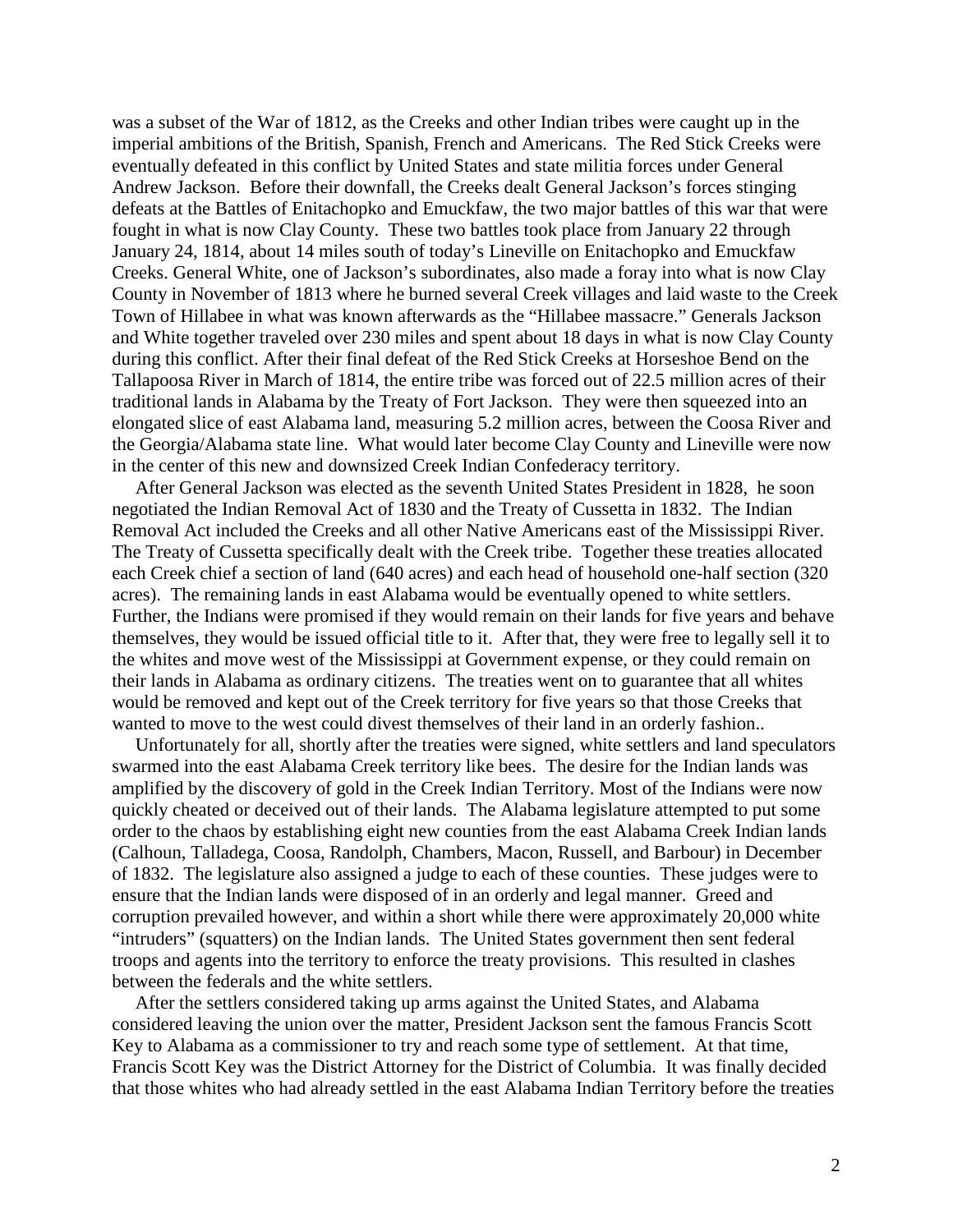were signed would be allowed to stay, and that all other illegal settlers would have to remove themselves from the Indian lands. This plan also proved to be unenforceable and the flow of settlers continued. This soon led to real trouble and eventually broke out into open hostilities between the whites and Indians. This violence prompted President Jackson to quickly modify and enforce the provisions of the treaties and force all Indians to the west of the Mississippi River, ahead of the original schedule.

 Some of the Indians began voluntarily leaving the east Alabama area as early as 1832, but others chose to resist, and by the spring of 1836, war broke out. This was known as the Second Creek War, or the Creek Indian War of 1836. This Creek uprising was quickly put down by state militias and federal troops, and the forced removal of the remaining Indians got into full swing. The removals continued as the smaller bands were rounded up, and by 1850, most of them had been relocated west of the Mississippi River.

 As the Indian removals occurred and the lands in east Alabama were legally opened up for white settlement, the flow of land-hungry pioneers turned into a flood as they surged into the new territory to lay claim to homesteads. The majority of these early East Alabama settlers were from Georgia, Tennessee, Virginia and the Carolinas, and many came bearing land grants provided for their service in the Creek Indian War of 1813-14 or the Revolutionary War.

#### A FLOOD OF PIONEERS HEADING WEST

 The Lundie (also spelled Lundy and Lundey) family were the first settlers and the founders of today's town of Lineville, Alabama. The patriarch of the family, Hezekiah Lundie was born in Virginia in 1778. After his first two children, Henry and Thomas F., were born in 1797 and 1812, respectively, Hezekiah and his family began a seventeen-year migration that would eventually result in the settlement of our town. The Lundies first moved from Virginia to Edgefield County, South Carolina in around 1815. Two more sons, William Y. and Patrick were born in South Carolina in 1816 and 1821, respectively. In approximately 1825, the Lundie family again joined the migration trail and headed into Georgia.

 From Georgia, the Lundies were among the large numbers of land hungry settlers poised to pour into east Alabama as the Indian removals began in the early 1830s. Hezekiah Lundie initially moved into Chambers County, Alabama around 1832. The Lundie family migration from Virginia to Alabama had followed the classic Piedmont/Coastal Plain migration route used by tens of thousands of early Southeastern settlers. While the remainder of the family remained in Chambers County, Thomas F. Lundie took one of his younger brothers, William Y., and headed on westward to seek his own land and fortune in the east Alabama territory being vacated by the Indians.

 Thomas and William Lundie arrived in the area of today's Lineville around 1833 or 1834. The brothers subsequently obtained land grants on September 9, 1835. Thomas Lundie's grant was for land on the east side of the Randolph/Talladega County line, and his brother's was on the west side of the county line. At this time, Thomas was 23 years old and had a wife and a oneyear old child. His brother William was only 19 years old. Several years later, the remainder of the Lundie family; Hezekiah, his wife Mary, and the other two brothers, Henry and Patrick, joined Thomas and William in the new settlement they had founded.

When these first frontiersmen arrived, they found a heavily forested region, crisscrossed by numerous streams and narrow Indian trade trails. These earliest settlers made the majority of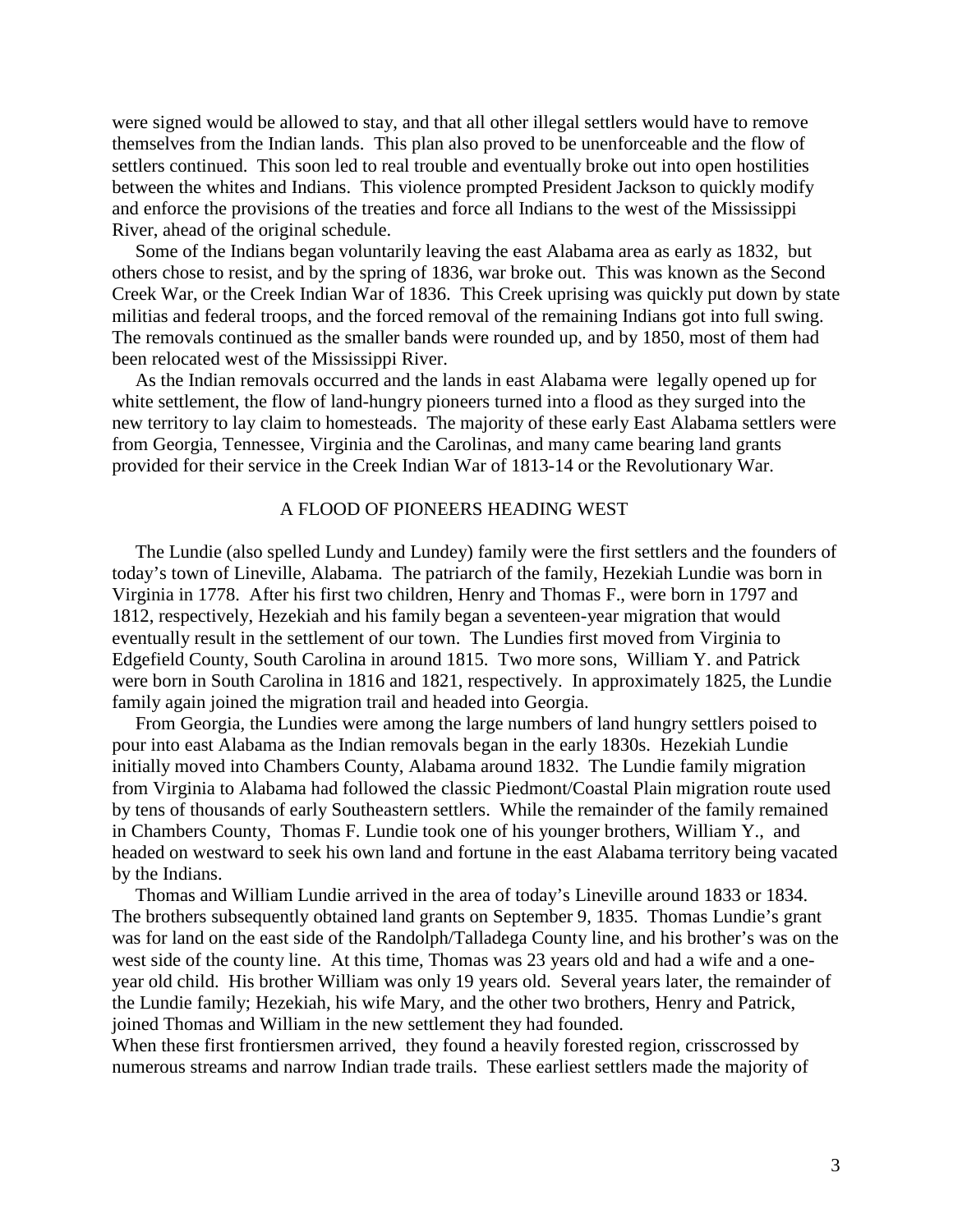their cash through the sale of livestock that they free-ranged on the public lands at the edge of the frontier.

 The next white settlers were Robert C. Wilson and his brother-in-law Mark E. Moore, who settled on land grant property to the west of the Lundies in 1836. Instead of moving into the east Alabama lands from Georgia as most of the early settlers did, apparently the Wilsons and Moores moved in from St. Clair County. St. Clair was one of the Alabama counties established in the 1816-1819 period that bordered the Creek Indian lands on the west. Family stories show that some of the early settlers reached these counties by rafting down the Coosa River from Georgia, instead of using the traditional overland routes. Just as many settlers were poised to flood into the new east Alabama counties from Georgia; these St. Clair, Shelby, Blount, Autauga, Morgan, Montgomery, Madison, Pike, Jackson and Henry County settlers were now positioned to stream into the new counties from the west. Meanwhile, the Creeks were rapidly pressured and squeezed between these two groups of settlers.

 Further settlement of the area was slowed for a few months by the Second Creek War in 1836. However, the pioneer stream soon picked up again, and in 1838 the Lundie brothers built a trading post. This was the first business established in the fledging settlement and marks the beginnings of today's Lineville. As mentioned earlier, there was a fairly large gold strike in east Alabama around 1830. The Lundie Trading Post was a key resupply point for the large number of miners traveling between the gold mines at Cragford, Hog Mountain, Idaho and Chulefinnee. The Lundie Trading Post was also a major stop for pioneers headed further west to settle in the eight new counties established in east Alabama by the 1832 legislature. The Lundie Trading Post was on the Old McIntosh Trail, which was a major east-west Creek Indian trading trail connecting the Indian village of Talladega with those in west Georgia. The Treaty of Cussetta allowed white settlers to use this and other major Indian trails to pass through the Creek territory enroute the established counties to the west. In short, the Lundie Brother's Trading Post was in the right place and at the right time.

 Apparently the Lundie Trading Post did a very profitable business. The 1840 census showed that the twenty-four year old William Lundie was now married, had acquired 9 Negro slaves, and had branched out into agriculture. A large portion of the Negro slaves acquired by these early east Alabama settlers were purchased from the local Creek Indians as they divested themselves of their land and other property for the move west of the Mississippi River. Some of these former Indian slaves were especially valuable to the early settlers because they could speak the Creek Indian language as well as English. This allowed their owners to use them as translators in conducting lucrative land deals with the Creeks. These bilingual slaves were those that had been captured by the Creeks in raids against white settlements, or were runaways from plantations in Georgia or the settled areas of Alabama. A Creek Indian census was ordered by the Treaty of Cussetta and taken a year later in 1833. This census showed that there were a total of 902 Negro slaves owned by the Creeks in east Alabama. As well, there were also hundreds of black freedmen among the Creeks as members of the tribe. Most of these slaves that were not sold to the incoming white settlers, were subsequently taken west with the Creeks during the Removals. Many of these slaves became freedmen in the new territory to the west. After slavery was abolished, large numbers of the Negro ex-slaves and the freedmen were adopted by the Creek tribe in Oklahoma.

 Thomas Lundie also had economic interest aside from the trading post. He was evidently involved in land speculation. A Talladega County court case on October 3, 1839 dealt with a land squabble between Thomas Lundie and Daniel Richie. Richie had apparently either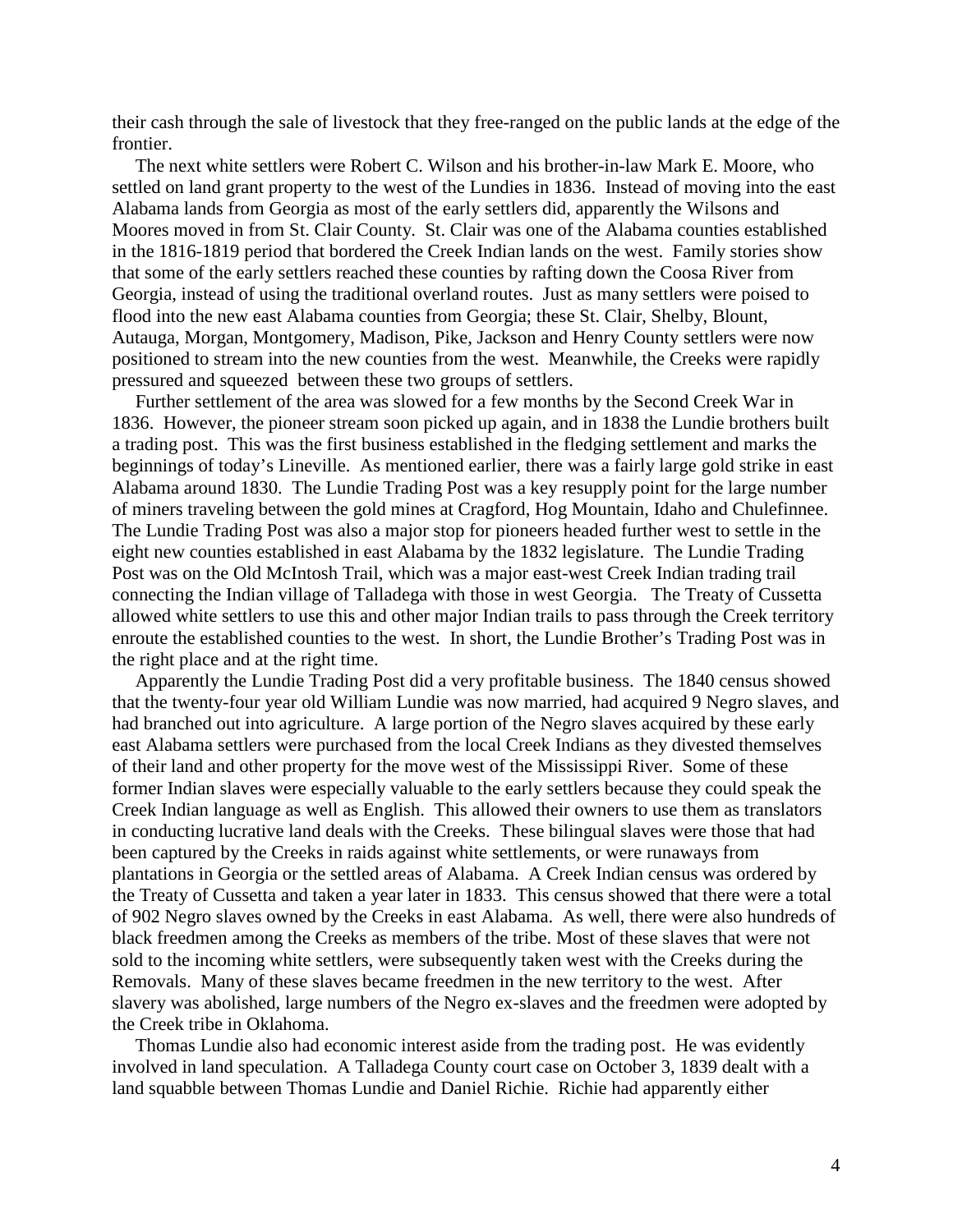unknowingly or illegally sold some land to his father-in-law, David Brown, that actually belonged to Lundie. Lundie won the judgment.

 Slowly, as the eastern edge of the Southern frontier acquired more and more settlers, the economy of the area evolved from a herdsman/hunting/trading economy to one of subsistence farming and trading. By now, there were enough people in the settlement to warrant a church. The first church built was the Crooked Creek Baptist Church. This church was organized in 1839, with Dr. Samuel Henderson as the first pastor. This church was located near Crooked Creek, one and one quarter mile west of today's downtown Lineville.

 Another trading post was built in the settlement around 1840. This establishment was owned and operated by Linzy Burney and Ben Haynes. Soon, the first crude roads were built northsouth from Montgomery to Oxford and east-west from Talladega to the Georgia State line. These two roads intersected at the Lundie and Burney/Haynes trading posts, and the community picked up the name "Lundie's Cross Roads," in honor of it's first white settlers.

 When the community had enough young children to warrant a school, a primitive one-room log school house was built. These first schools on the Alabama frontier were known as old "field schools." The old field schools were primarily elementary schools, in which reading, writing and "ciphering" (arithmetic) were taught. These schools were partially financed through charges levied for each child. The parents of each student were charged around \$2.50 for a five or six month term. The Alabama Constitution also contained some crude provisions for education funding. The primary one was called the "Sixteenth Section Fund." This provision set aside the sixteenth section in each township for the funding of the county school system. Meanwhile, the village's founder, Thomas F. Lundie, was elected as a Randolph County Commissioner, and served from 1844 until 1852. The 1850 census of Randolph County showed that Thomas and his wife Winefred now had a total of six children. Lundie unsuccessfully ran for the State Senate as a member of the "Whig" Party in 1853. Henry M. Gay defeated Lundie by only 34 votes in this election.

# FROM LUNDIE'S CROSS ROADS TO COUNTY LINE

 After several more families of settlers arrived in the village, a post office was established on April 4, 1856, and the official name of County Line, Alabama was bestowed on the village. At this time, Clay County had not yet been established, and the location of the village of County Line was astride the north-south line separating Talladega and Randolph Counties. The northsouth main street in County Line (today's Third Avenue) was the old Montgomery-Oxford Road, which was located directly on the line separating the two counties - thus the derivation of the village name. A well was dug on this street at approximately the location of today's downtown traffic light. This well was a public watering place for man and beast.

 Shortly after the post office was established, the Lundie brothers divided 5 acres of their property into lots on the east side of today's downtown traffic light. The brothers donated the proceeds from the subsequent sale of these lots for the establishment of a new school. By now the old field schools were being replaced in the larger communities by an institution usually known as an "Academy." Also, many of the old field schools in nearby smaller communities began to close and consolidate their students with those in the new academies of the larger communities. The academies taught the same basics as the old field schools, plus some additional subjects. Some of the academies also offered what would today qualify as high school subjects. The tuition usually charged for each student in these new academies was on the order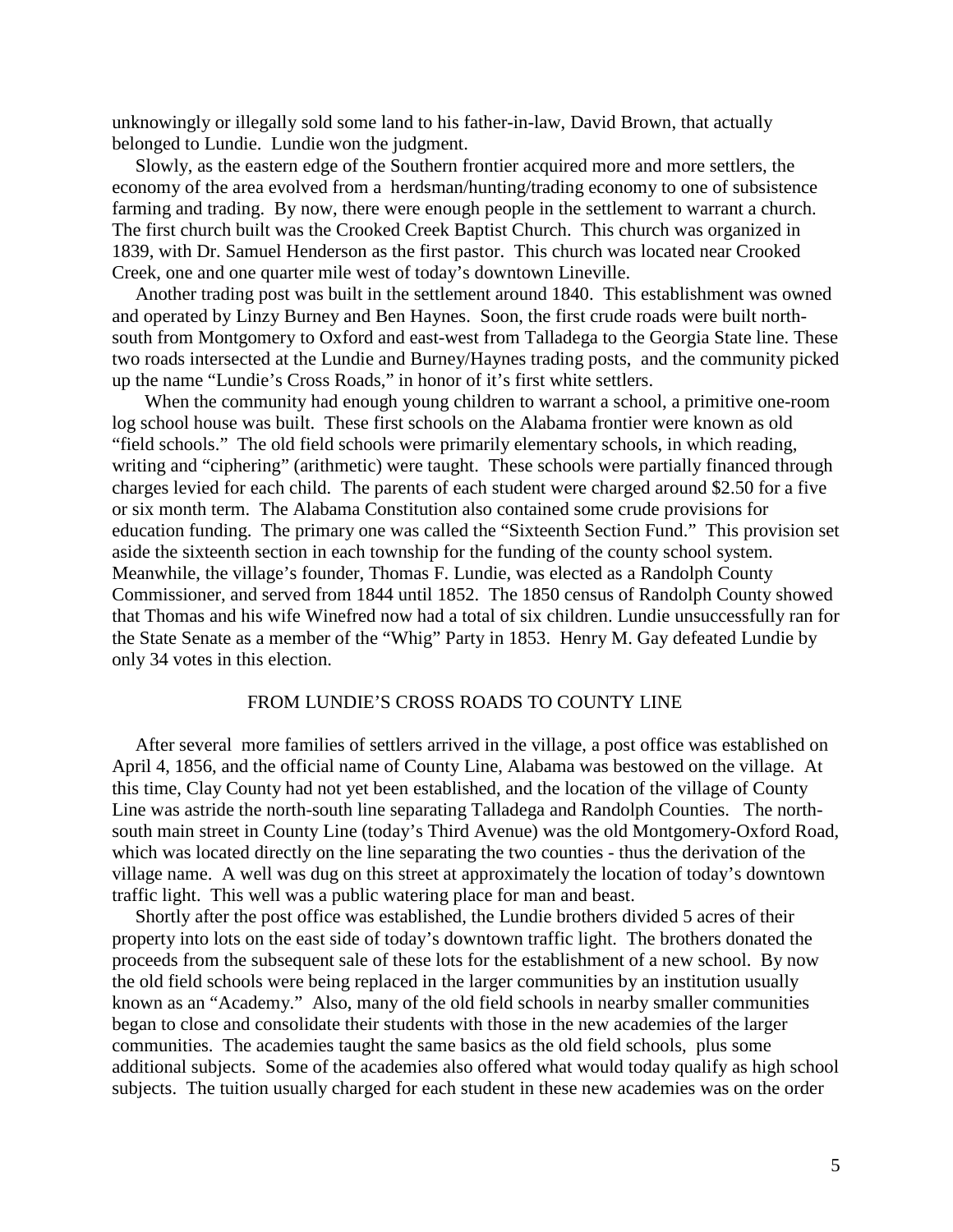of 5-15 dollars per term for the primary subjects and 10-20 dollars for the high school subjects. This new school was named County Line Academy. County Line Academy would comply with a new state general statute passed in 1854, called the Alexander B. Meek Bill. This bill provided for a system of free public schools. This was an important bill for education in the counties, because by 1854, over half of the counties in the state had sold all of their sixteenth sections of land to fund their schools. Therefore, this new law brought some timely and welcome state funding.

 The community of County Line continued to add new citizens and businesses, and by the start of the Civil War it was a thriving town. By the 1860s, a large portion of the dense forest in the area of County Line had given way to the axe and the plow. Subsistence farming had transitioned to a cash crop system of agriculture, where cotton and corn were the principal crops, and merchandising continued to expand and prosper.

## THE WAR OF NORTHERN AGGRESSION AND A NEW COUNTY

 Although cash crop agriculture was now the primary economy in the greater County Line area, there were very few farmers that owned Negro slaves. Studies show that of 1,628 Randolph County families engaged in agriculture in 1850, only 217 of these owned slaves. Of those slave owning farm families, the greater percentage (71.43%) owned only one to five slaves each. The figures were similar in 1860; in that only 300 out of 2,468 Randolph County farm families owned slaves, and again the majority (68.33%) owned only one to five slaves each. Even though very few of the residents of the County Line community were slave owners, they were nevertheless staunch supporters of the Confederate states rights cause, and marched off to war in large numbers. There was a predominance of Scotch-Irish inhabitants in the County Line area. The Scotch-Irish were known as the perpetual champions of individual and states rights. Because of this, our region probably sent more men to the war per populace than many areas in the state that had huge cotton plantations and large slave holdings. Even though there were no Civil War battles fought on our county's soil, the residents nevertheless felt a major impact from the struggle because of the large number of casualties suffered by local men, and the rigors of the harsh eleven-year Reconstruction Era afterwards.

 Those men lucky enough to survive the war and return to County Line, found life had taken a giant step backward. The local economy was in shambles, the Confederate money was worthless, and law and order had returned to a frontier level. During the Civil War and the Reconstruction Era afterwards, the population of County Line was reduced significantly. Part of this population loss was simply as a results of war casualties. The other part of the loss was those that moved to Texas and other points west. Some of those migrating west were forced to do so because of the hardships of the postwar era; others were simply caught up in the new wave that was pushing the boundaries of the nation westward in search of America's "manifest destiny".

 It was during this post-Civil War Reconstruction Era that Clay County was established as the state's 58th county. It was named after Senator Henry Clay of Kentucky. There were two major reasons for establishing the new county. Perhaps the primarily reason was because of the difficulty that Talladega and Randolph were having in administering those remote sections of their counties which lay between the two major geographic obstacles - the Talladega Mountains and the Tallapoosa River. According to some historians, a second reason for establishing Clay County was a political one. Clay was one of seven new counties created after the end of the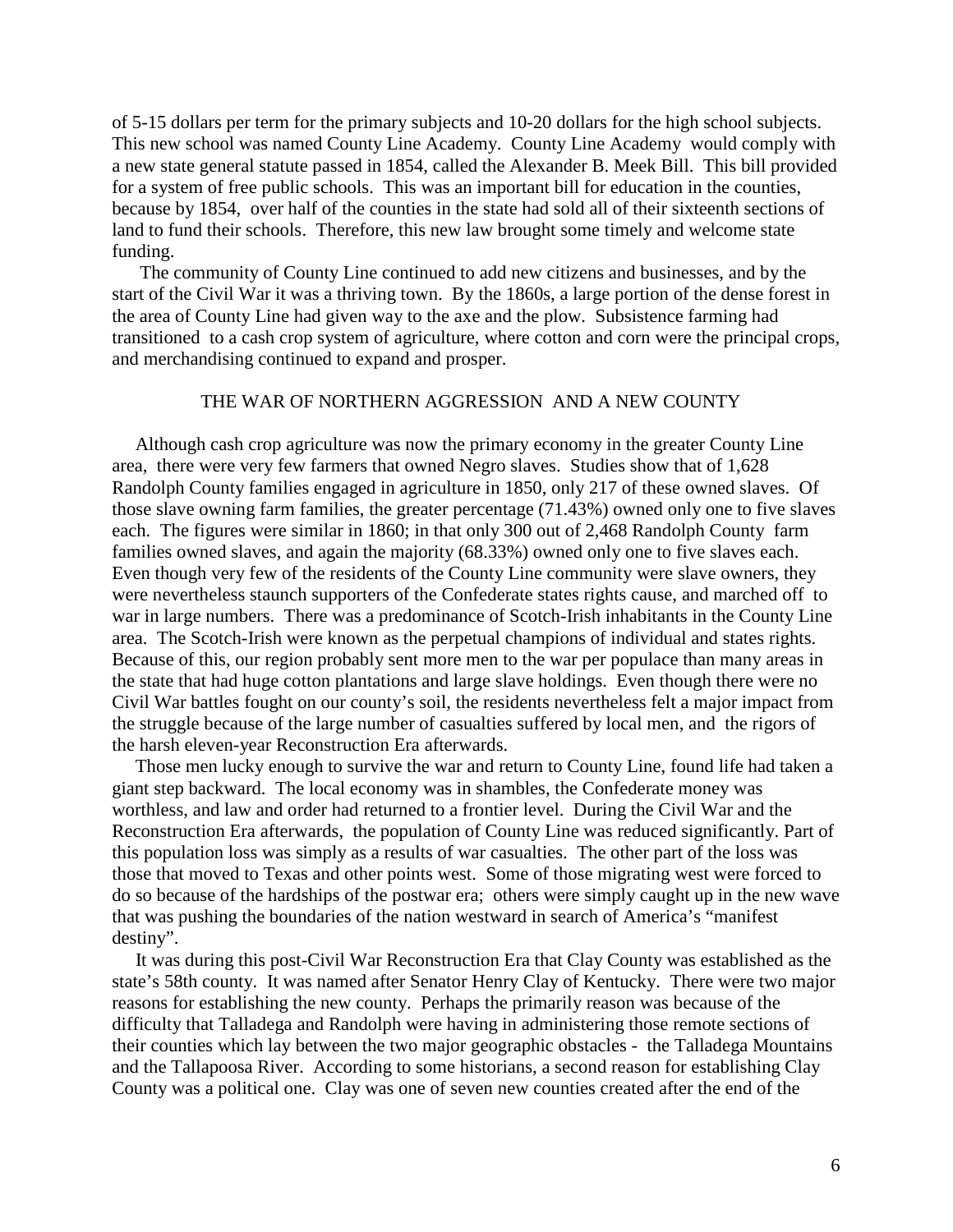Civil War by three sessions of the 1866 Alabama General Assembly. The other six were Bullock, Cleburne, Elmore, Crenshaw, Lee, and Etowah. These seven new counties were sometimes referred to as the "Carpetbagger Counties," because it was said they were created in order to ensure the federally imposed reconstruction government in Montgomery a firmer control on the state.

### ESTABLISHING A COUNTY SEAT OF GOVERNMENT

 For whatever reason or reasons for its formation, the new county of Clay was established on December 7, 1866. Clay County was created primarily out of lands taken from the western side of Randolph county and the eastern side of Talladega County. Governor Robert M. Patton signed the act that created Clay County, and therein also designated five commissioners to hold a referendum on the first Monday in March, 1867. The purpose of this referendum was to elect county officers and to select a site for the new county seat. Meanwhile, in 1866 a survey was made to determine the geographic center of the new county. When the March 1867 election took place, two sites were on the ballot to compete for the location of the new county seat; the site of the geographic center of the county, and the town of County Line. County Line would appear to be the logical choice since it was the only existing village of any size in the area. There had been larger villages within the confines of the new county during the gold mining boom in the late 1830s and 1840s. However, nearly all these people had packed up their picks and shovels and headed for California during the 1849 gold rush. This exodus left towns like Cragford as nearly "ghost towns." Surprisingly, the geographic center site received the majority of the votes. The election results was no doubt influenced by the fact that Mr. Hollingsworth Watts had donated 40 acres of land at the geographic center site for the building of a new town. The county seat would later be named Ashland, after Henry Clay's Kentucky home. At the same time, the town of County Line was designated as the temporary county seat of Clay County until the new courthouse could be built in Ashland.

 For the period that County Line was the temporary county seat, court was held in the old Baptist Church. In 1863, the church had been moved from Crooked Creek into the downtown area. While County Line was the temporary county seat, a log jail house and several more homes and store buildings were erected. Ashland's new one-story log courthouse was soon completed, and the official functions of the county seat shifted to that new settlement. This initial county courthouse subsequently burned on December 18, 1875.

 In 1869, the Alabama Reconstruction State Superintendent of Education made the decision that blacks were entitled to a share of state funding for their separate schools. Shortly after that decision, a black public school was built at Spring Hill on today's Oak Grove Road. This log construction school building was along the same pattern as the old field schools discussed earlier, and served the local Negro population until 1926. There were other black old field schools established in villages around County Line, such as New Hope at Barfield and Young's Chapel northeast of County Line. Like the white old field schools, these black schools would gradually be closed and their students consolidated with the larger black schools in Ashland and County Line.

# FROM COUNTY LINE TO LINEVILLE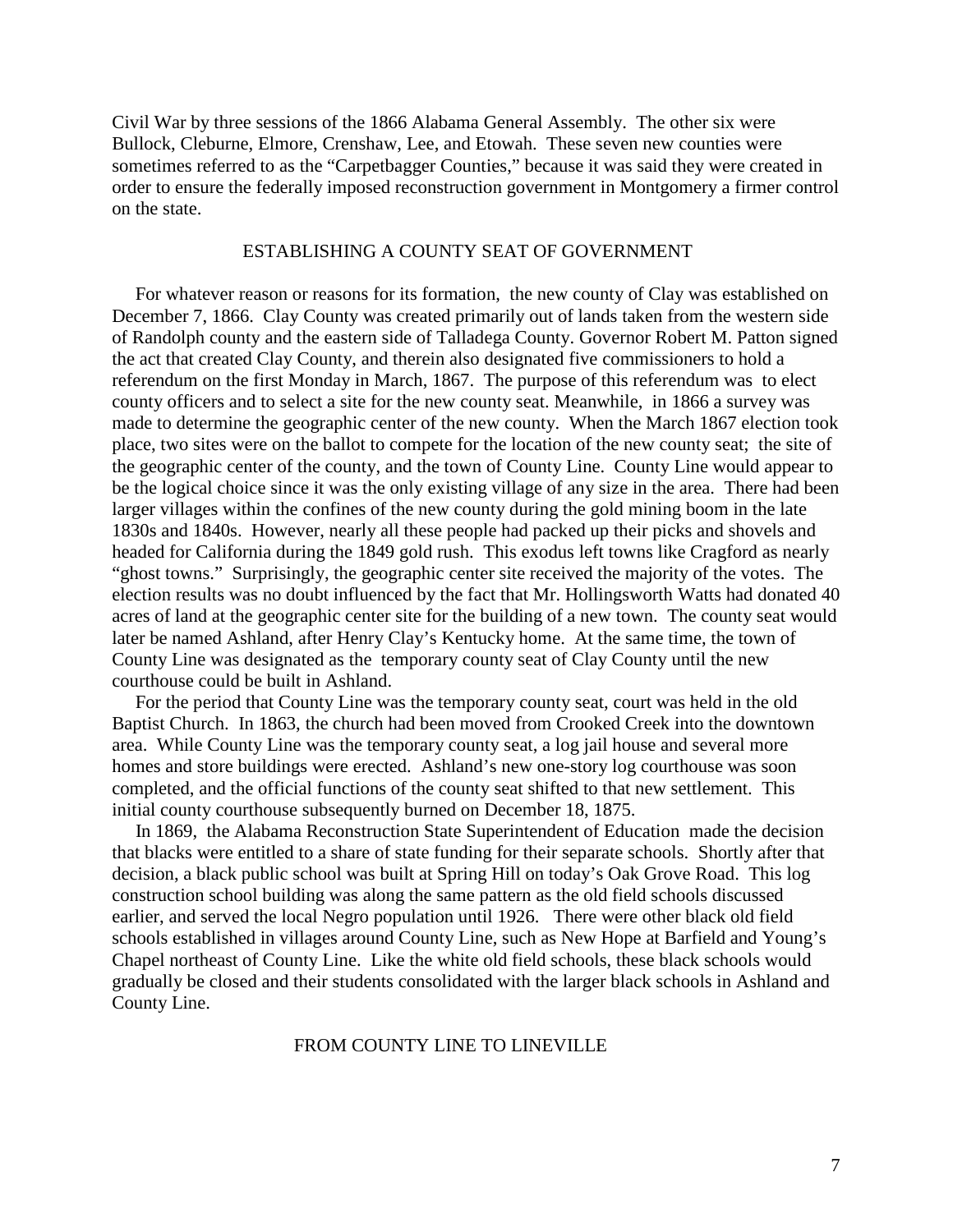On February 3, 1870, the name of the town and the post office was officially changed from County Line to Lineville. This name change was made because the Randolph/Talladega county line running directly through the town had gone away with the establishment of Clay County. In short, the town was no longer situated on a county line. However, the citizens insisted upon keeping something familiar in the new name - thus "Lineville" was a compromise of sorts. Besides, they reasoned that the center of the town was still on the north-south line separating Range Eight East from Range Nine East. With the harsh Reconstruction Era now over, life in Lineville was gradually returning to normal. As the town continued to grow, the first telegraph line was strung from Oxford to County Line in 1888.

 Meanwhile, the old County Line Academy had undergone several enlargements and more grades were added since its establishment in 1856. In keeping with the town's new name, the school was renamed as "Lineville Academy."

 In the late 1890s, Lineville was granted a charter for a secondary college. On September 12, 1899, Lineville College was open for business with H. J. Willingham as the first president. During its initial year of operation, tuition was \$10.00 per year and board was \$7.50 per month. This baccalaureate degree-granting institution operated until 1911.

 The town of Lineville was incorporated on December 14, 1898, starting the countdown to our centennial celebration in 1998. The first mayor elected was Dr. R. D. Evans. In 1899 graphite mining came to the county. This would prove to be a major industry for the area for several years to follow. A year later in 1900, the town's population had increased to 422, and shortly thereafter, J. H. Ingram organized the town's first bank, named The Lineville National Bank.

### THE ARRIVAL OF THE RAILROAD, ELECTRIC POWER AND CITY WATER

 In the Autumn of 1907, the Atlanta, Birmingham and Atlantic Railroad (A, B and A RR) brought track through Lineville, thus paving the way for further economic growth. After the railroad came to town, the lumber and mining industries expanded rapidly. Timbers for the construction of railroad cross ties and bridges, and for use in mine shafts could now be shipped out by rail. This great need for construction timbers accelerated the disappearance of the huge forest of longleaf pine and other species of trees in the region. Before long, local people could take advantage of the new rail passenger service on the four runs provided through Lineville each day. Two hotels, two churches, and more than 40 business buildings and homes were built shortly after the railroad came through town.

 In 1907, the Alabama Legislature established a mandatory county high school system, and at the same time decided to create local centers of agricultural, industrial and vocational training throughout the state. These two decisions led to the creation of nine Congressional District Agricultural Schools that were supported by the fertilizer and tag tax fund. This funding came just in time for Clay County, since only two of its original allocation of sixteenth sections used to support county schools were remaining at this time. Lineville received one of the new Congressional District schools, named North East Alabama Agricultural and Industrial Institute (NEAA & II). NEAA & II was built in 1910 and became the new public school for grades 1 through 12, replacing the old Lineville Academy. This new school began classes for the 1911- 12 school year, and operated under this name until 1918.

The first principal of NEAA & II was Brandt Le Boon. According to a 1914 NEAA & II handbook, the stated purpose of the school was to educate the boys and girls, young men and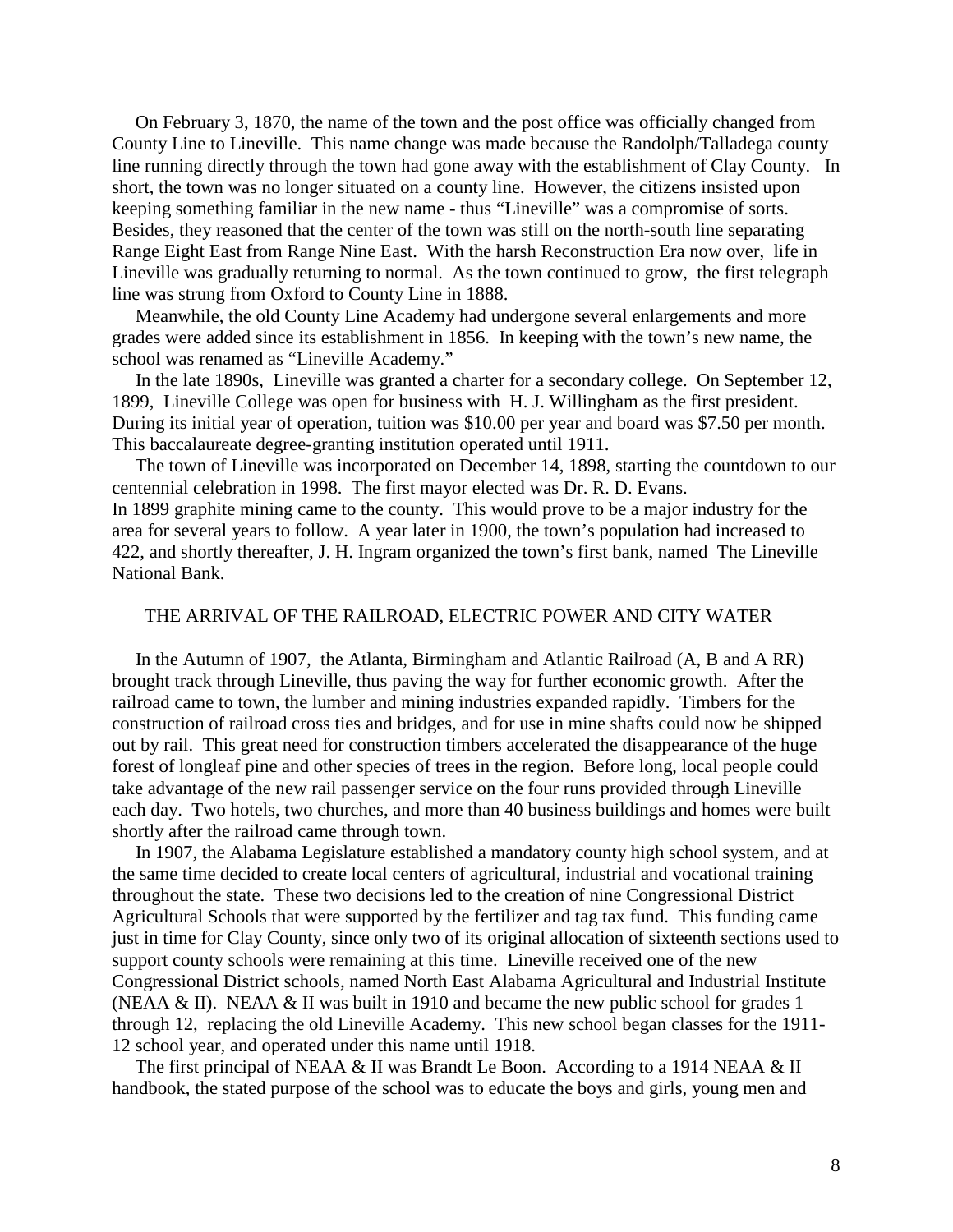women of east Alabama, both theoretically and practically in the science of Agriculture, Farm Mechanics, Domestic Science and Art, together with giving them a well rounded education in the literary branches. The handbook went on to say that in the past our boys and girls were lured away from the farms and had their minds fixed on the overcrowded professions of law and medicine. It continued by saying that changing conditions have now provided the possibility of profitable scientific farming, and the child must now be educated toward the farm and not away from it. The slogan for the new school was: "back to the farm!" With such strong emphasis on agriculture, it is not surprising that the nickname of the NEAA & II student body became "The Aggies," a nickname that continues until this day.

 The NEAA & II building was a large, two-story brick structure, located on almost the same site as today's Lineville High School. In addition to the school building, NEAA & II owned a nearby school farm that was used as a school garden, experimental farm, and for the school's practical agricultural work. No tuition was charged at NEAA & II, but all students were required to pay a \$2.50 matriculation fee at the beginning of each term. Initially, the school had no dormitory, but many of the town's private homes boarded out-of-town students for a fee of \$10.00 to \$15.00 per month. As an example of the school's out-of-town boarders, during the 1917-1918 school year there were a total of 41 boarders listed. 32 of these boarders were from Clay County, 7 from Randolph, 1 from Tallapoosa and 1 from Georgia. For the 1914-1915 school year, NEAA & II had a total enrollment of 408 students and a new Principal, Professor Sharps. His faculty included the following: J. D. Pepper - mathematics, J. E Shotts - science and agriculture, Lenna Arrant - French and expression, Nora West - English, literature and Latin, Dorothy Caldwell - home economics, Stella Browne - music, Emma Hardy - fifth and sixth grades, and Bonnie Williams - first and second grades.

 1913 was the first graduating class of NEAA & II, and it included J.O. Barfield, Carrie Billingsley, Ester Billingsley, Bessie Birchfield, J. C. Fuller, Vada Glass, G. W. Griffin, O. D. House, Earl G. Smith, and Luther T. Young. Other data found during research at the Auburn University Library provided the names of the graduates of NEAA & II for the years 1914 through 1917 as follows:

Ida Blake Barfield Earl Bartlett Irene Gay Carrie Davis Vera Barfield Mildred Boazman Arnold Harmon Gertrude Harris Annie L. Barnhill Mattie Birchfield Mayme Matthews Shellie Hendon Myrtis Clark Albert A. East Ruth Moon Euna Jackson Joseph J. Cockrell Levis Handley Annis Pearson Plimer T. Orr T. Baron Gibson Ida Ola Jarrell Anna Maude Swift Cecil B. Pepper J. Roy Hines Pauline Jones Raleigh Willingham Vernie Holdridge Frost Langston William Ingram James Moon Thomas N. Jarrell William Parker Myrtle McCain Ettie Smith Elizabeth Moon Emmitt Parker Millard Price Zera Smith Minnie Lee Sephens

- 1914 1915 1916 1917
	-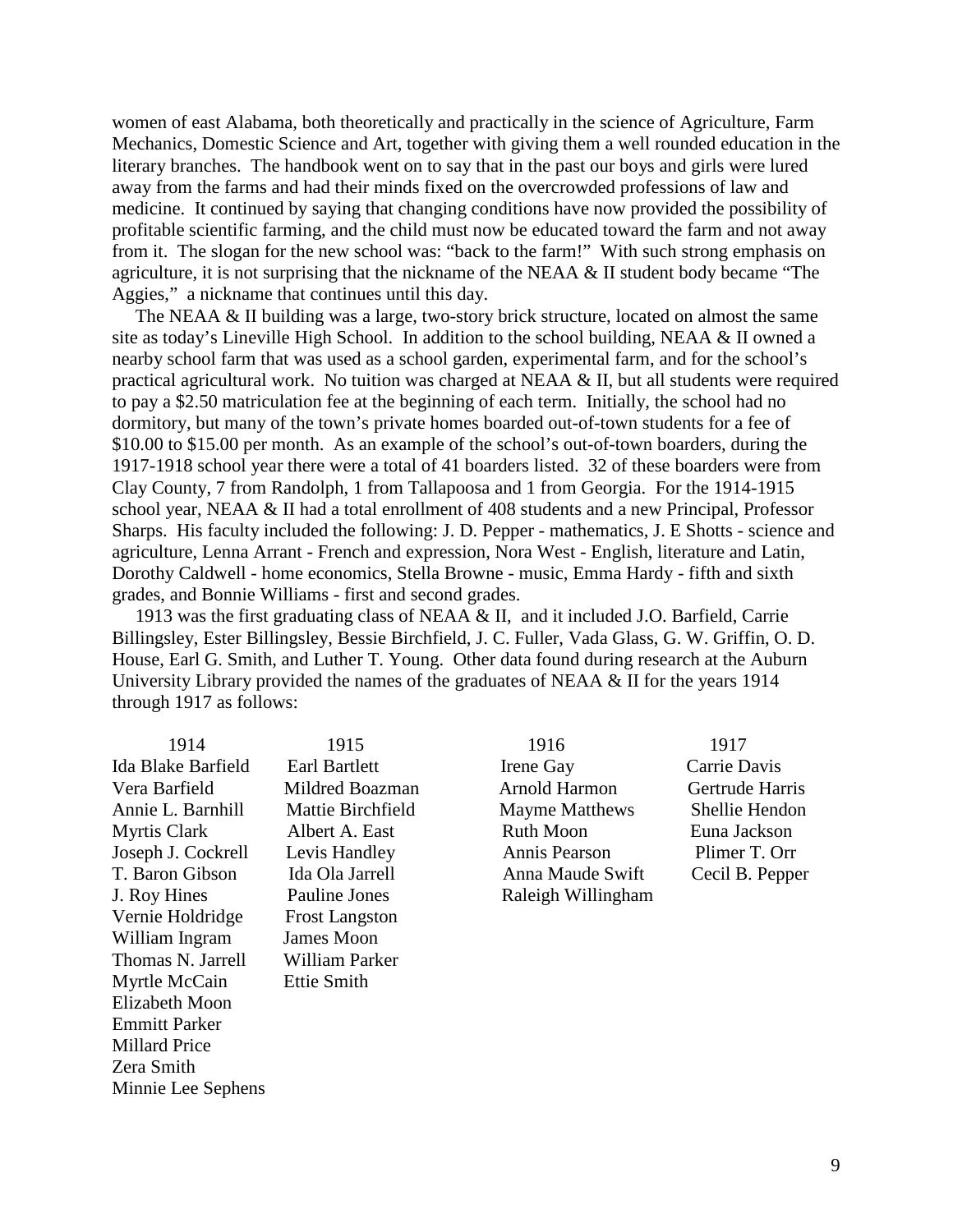Around 1917, Professor R. L. Burkes replaced Professor Sharps as the principal and North East Alabama Agricultural And Industrial Institute continued in operation for another year before it received a new name.

 It was around this time that the renowned series of Lineville-Ashland football games began. The competition in this annual game has always been as intense as any series anywhere, high school or college. This event, known as the "Clay Bowl," has been more than just a football game over the years - it has been a major social event that is woven into the very fabric of both towns.

 Meanwhile, on the political scene, D. M. David was elected as Lineville's second mayor in 1908, and the third was Wyatt Green, elected in 1912. The next year, on May 9, 1913, a disastrous fire broke out downtown. The fire destroyed the B. C. Bynum mercantile building and most of the First Methodist Church before it could be extinguished. In 1914, Lineville's fourth mayor, C. S. Phillips, was elected. By now the town of Lineville had a telephone exchange, three banks, two modern hotels, furniture and fertilizer factories, cotton seed oil mills, cotton gins, saw mills, a brick yard, a mica factory, and a large cotton warehouse, as well as more than two dozen merchandising stores.

 R. H. Moon became Lineville's mayor in 1916 and the town's next economic boost came with the electrical power that was provided the next year. With this new power source, the town could now compete with other parts of the state and nation in manufacturing and other enterprises. This same year saw Lineville build its now famous landmark - the Lineville water tower. This 100 foot tall structure held 75,000 gallons of water, and resembles a medieval sentry tower The water tower is located on today's College Street, and is one of only four Clay County structures on the Alabama Register of Landmarks and Heritage. 1917 also saw the construction of an improved railway depot for Lineville. This facility served as a combination passenger and freight station.

 By this time, Alabama was producing around 58% of the nation's crystalline graphite, most of that coming from Clay County. Nearly 50 graphite mines were in the county up until the 1920s. Although the earlier mining of gold, iron ore, pyrite, sulfur, soapstone, tin, mica, copper, slate and other minerals had brought some boost to the Lineville economy, the graphite boom made the greatest mark.

 1917 also saw the United State's entry into World War I. Many of Lineville's men went "over there," and several did not return.

 With the new electric power, a town water supply and the railroad service, several new businesses soon sprung up in Lineville. A snapshot of some of Lineville's businesses during this era is as follows: W. B. Smith and Sons Merchandise (clothing, groceries, school supplies and undertaker supplies), Clay County Oil Mill and Fertilizer Company (commercial fertilizers and cotton seed products), The Citizens National Bank (W. H Reddock, President; A. D. Langston, Cashier, \$230,000.00 resources), Barfield-Green Mercantile Company (up-to-date line of merchandise), The Lineville National Bank (J. H. Ingram, President; May Barfield, Cashier; W. D. Haynes, Chairman of the Board; capital and surplus \$75,000.00), Griffin and Sons (general merchandise and tailoring), L. H. Crumpler Druggist (drugs, school supplies and cold drinks), Clay Hardware-Furniture Company (hardware, furniture, blankets, crockery, coffins and burial robes), Lineville Drug Company (drugs, eye glasses. stationery, school supplies, candies, soda fountain), C. O. Glass (attorney-at-law), H. Rosen (clothing, shoes, hats), J. W. Burrow Company (general merchandise, clothing, hardware), Lineville Livery Company (livery and feed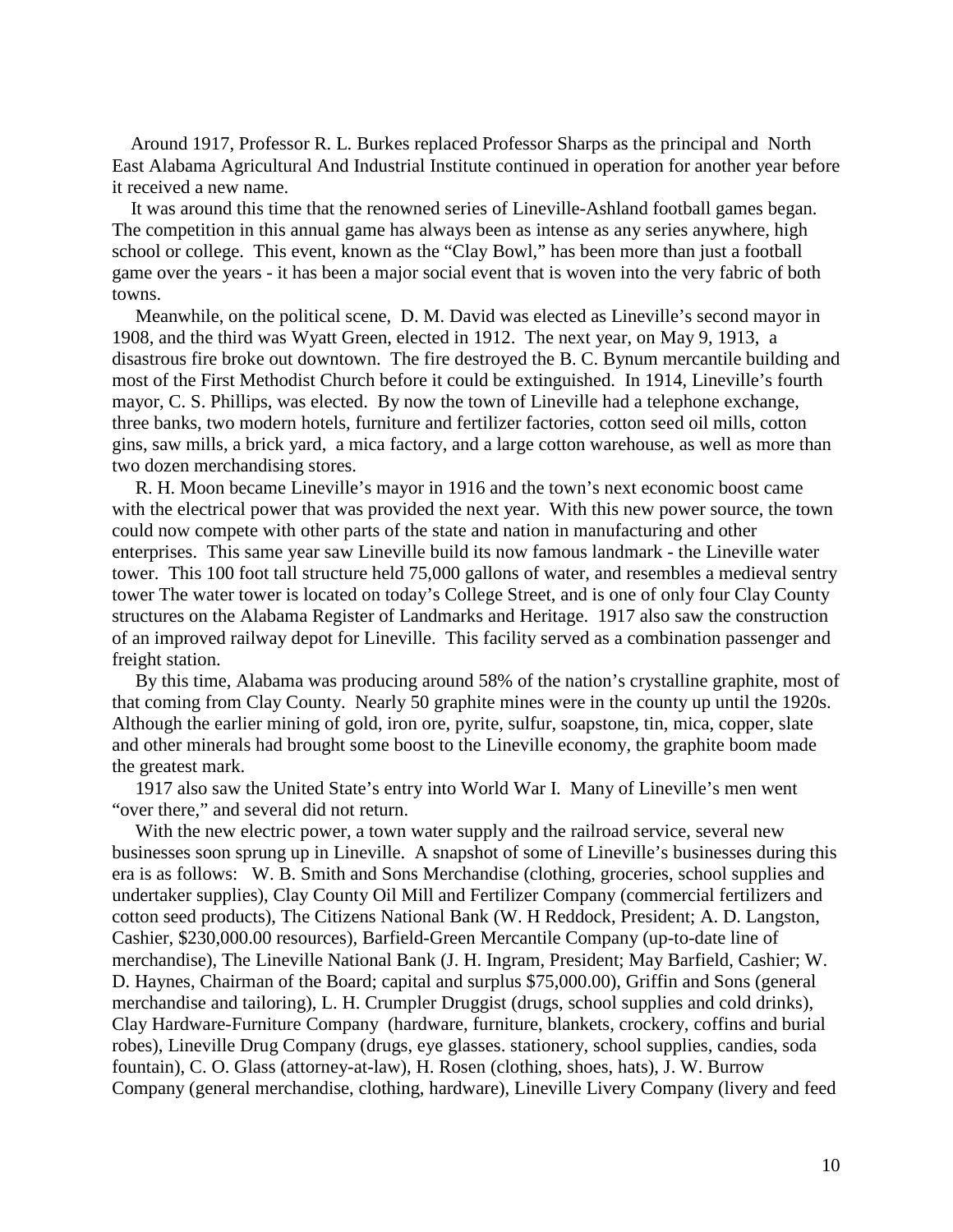stable, carriages and hacks, auto service), Mitchell and Blank's Lineville Bottling Works (ginger ale, soda water, coca cola and other carbonated drinks), The Lineville Cafe (open to men and women), Nixon and Phillips Livery (livery, feed stable, wagons, buggies, harness, horses and mules), M. B. Smith Electric Company (electrical supplies, automobile supplies, bicycles, tires, oxy-acetylene welding), J. C. Weaver and Sons (dry goods, notions, clothing, groceries and shoes), Farmers and Merchants Bank (W. J. Green, President; C. W. Bell, Vice President; William E. Carpenter, Assistant Cashier), Owens Brothers (groceries), The Best Drug Store (drugs, school supplies, toiletries, flowers, candies, cold drinks and cigars), Dukes Brothers Furniture Company (furniture, stoves, ranges, suit cases, trunks, dishes, cooking utensils, coffins and caskets), M. G. Langston (clothing), The Sanitary Barber Shop (C. N. Cain , Proprietor), O. B. Yates and N.G. Blair (dry goods, clothing, groceries), Rudd Medicine Company (makers of Livaclena Medicine), and Lester's Department Store (clothing and stationery).

 Lineville's residents elected J. C. Gaines as the town's sixth mayor in 1918. 1918 also saw North East Alabama Agricultural and Industrial Institute change its name to State Secondary Agricultural School, or "SSAS" for short. However, The nickname "Aggies" that was adopted under NEAA & II, was maintained.

 Several newspapers have served Lineville's citizenry over the years. Some of these were countywide newspapers and others were local Lineville publications. Such were The Clay County Watchman (printed in Lineville1884-1889), The Lineville Educator (1887), The Clay County Advance (1888), The Central Democrat (printed in Lineville 1889), The Clay County Free Press (printed in Lineville 1889), and The Lineville Headlight (began in 1902).

## THE GREAT AMERICAN DEPRESSION AND ITS AFTERMATH

 In 1920, D. F. Gibson was elected as the mayor of a Lineville whose population had quickly grown to 1,507. During the 1920s, there were improvements in the county roads in the vicinity of Lineville. Because of this, many more of the outlying old field schools closed and their students consolidated with the larger schools in Lineville and Ashland. A chapter in Lineville's history that has caused some controversy came in 1922, when one of its own, Hiram Wesley Evans, became Imperial Wizard of the Ku Klux Klan. That same year, R. H. Moon was elected as the town's mayor for a second time. Moon was followed by J. W. Jones in the town leadership post in 1924. In 1927 Robinson Manufacturing Company was established in Lineville. Robinson would be the forerunner of several more clothing manufactures for the town.

 In 1926 the old Spring Hill black school was replaced by a new building at the site of today's Vocational School. This new black school was named Clay County Training School, and would serve Lineville's black community until integration came in 1969.

 During the latter part of 1929, Lineville began to lose population for the second time in it's history. During these hard economic times, many people lost their farms and went to the larger cities in search of employment. Many of the cotton and corn fields began to go fallow. To make matters worse, it was also about this time that the huge demand for graphite begun during World War I, dramatically decreased. Any demand for the mineral that remained, was taken up by the discovery of large deposits in Madagascar, where labor for extraction was much cheaper. By 1930, the population of Lineville had dropped slightly to 1,476, but then the drop became precipitous as the Depression deepened. Through natural regeneration and the efforts of the Civilian Conservation Corps (CCC), the forest in the area began to reclaim the abandoned farms.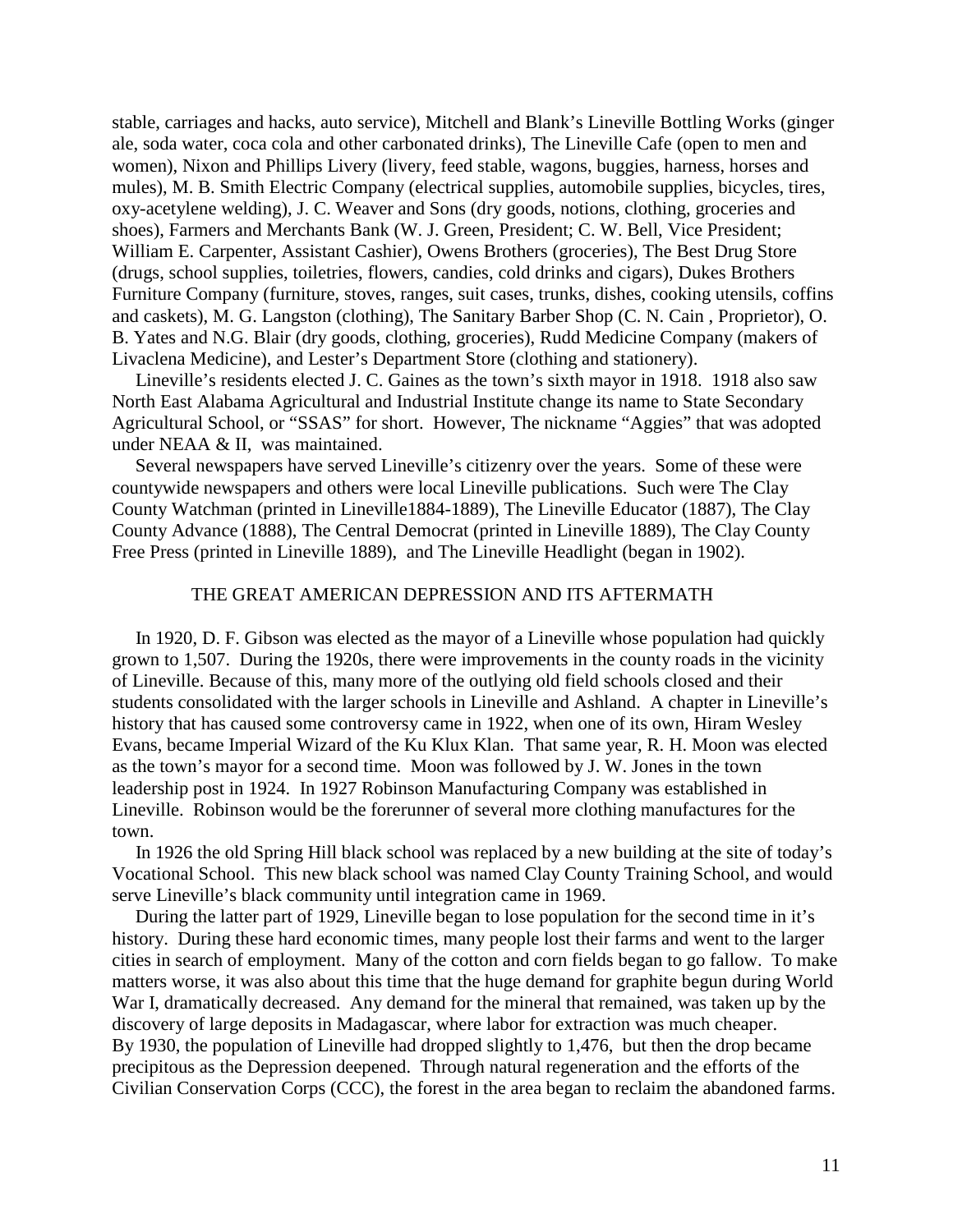Ironically, during these hard times, Lineville was often referred to as "The Chrysanthemum City" because of the profusion of these flowers in season. In 1933, The Lineville Headlight became the Lineville Tribune, and continued to serve the media needs of the town. T. L. Barnhill was elected mayor of Lineville in 1934 and served ten years in that office to bring the town out of the Depression.

 In 1939, the State Secondary Agricultural School (SSAS) was renamed as "Lineville High School," however, the now popular nickname "Aggies" remained. After the Depression, the population of Lineville began to slowly climb again. By 1940, the population was back up to 1,300, and now the town had it's first movie theater.

### MORE INDUSTRY AND JOBS

 In 1940, the county's first hard surface road, highway #9, was completed from Montgomery to Heflin, where it connected with U. S. highway #78. Lineville received a major benefit from this new highway since it went directly through downtown, where it was named Main Street. This new road also marked the beginning of the end of local railroad passenger service, although it dribbled on until the 1950s.

 The disruption of World War II hit Lineville as hard as it did the rest of the nation. Scores of residents answered their nations call to arms, and again, many did not return. Also, some residents temporarily left Lineville to work at the defense plants in Sylacauga and Anniston. To provide for the town's medical needs, the Lineville Clinic was founded in the 1940s, with the first doctors being Drs. Foster and Suit. J. O. McCain was elected mayor of Lineville in 1944. He served during the remainder of the World War II years and through most of the Korean conflict, leaving office in 1952.

 Up until this point, the economy of Lineville was based primarily upon the two mainstays agriculture and the forestry businesses. By 1947, there were five lumber mills in Lineville; Buzeman, Hooten, Twilley, Sentell and Brown. The Shaddix lumber yard and sawmill would come a year later. Earlier, in 1946, Lineville Manufacturing Company (Higgins) ran its first pair of pants off the assembly line on the Fourth of July. Higgins was key to the diversification of Lineville's economy and helped the population to continue its upward trend. In 1948, Lester Proctor took over the Lineville Tribune newspaper and served the media needs of the town for 42 years.

 Row crop farming was now on the decline, and the large commercial pulp and timber companies were beginning to buy up the abandoned farmland to plant pine trees. The area around Lineville eventually began to resemble the heavily forested countryside the first settlers found when they moved in during the 1830s.

 By the end of the 1940s, the county was crossed by three hard surfaced roads, and by the end of the 1950s, practically all the major county roads were hard surfaced as a results of the "farm to market" program. These new roads and the faster vehicles using them, significantly improved the volume of trade Lineville businesses would get from the surrounding farm communities. Unfortunately, Lineville's new economic gain was soon nullified by these same roads and vehicles, because of easy access to the large shopping malls now being built in nearby larger cities. Accordingly, many of the downtown Lineville businesses saw the first signs of hard economic times, and eventual closure.

 Meanwhile, on the agricultural scene, row crop farming finally bottomed out in the 1950s. Now, after struggling for over 100 years to make a living row crop farming on this poor soil,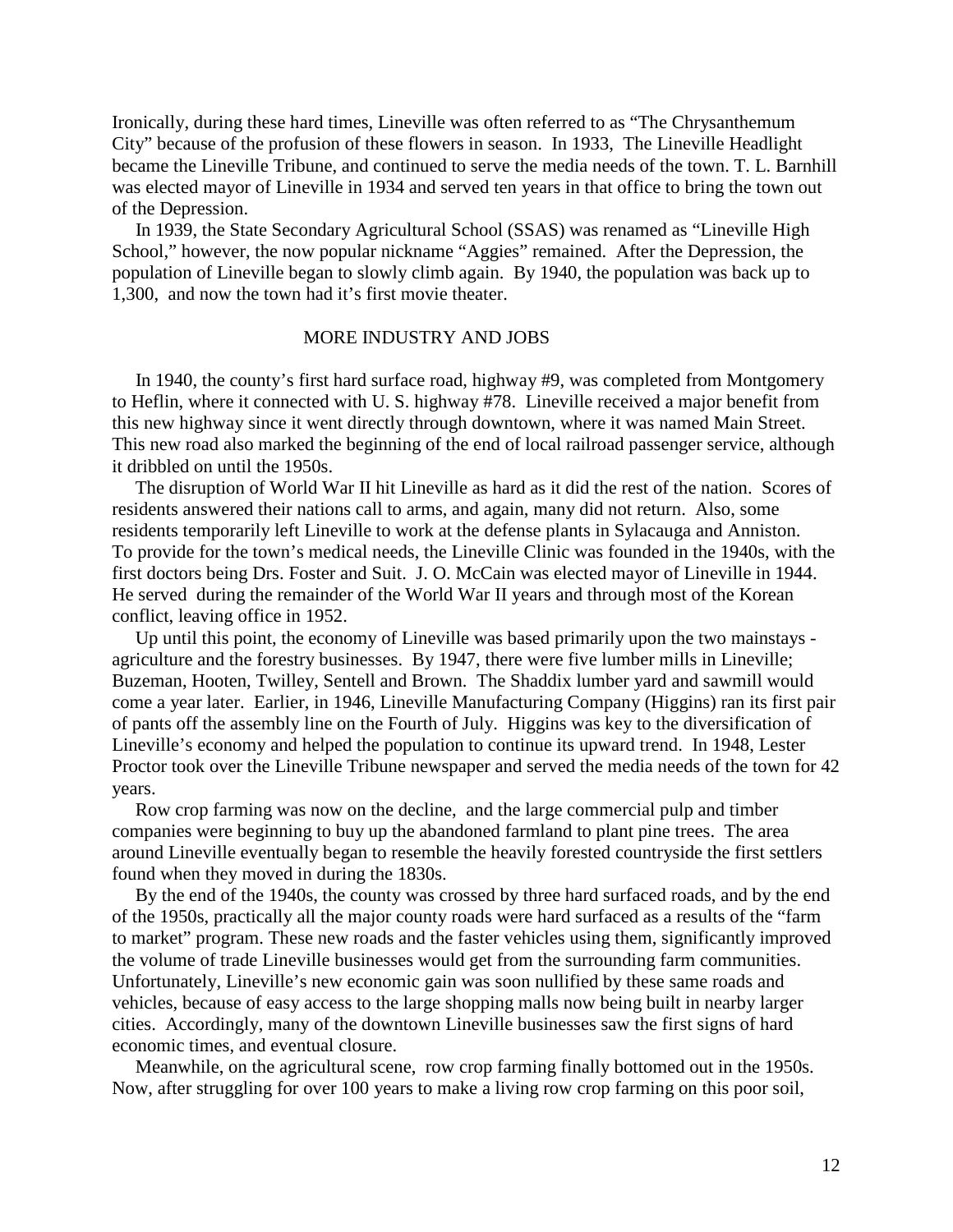local farmers finally came upon a profitable form of agriculture that was suited to the rocky hills around Lineville - cattle, chickens and pine timber.

When the Korean War broke out in 1950, Lineville's residents again answered the call to duty, and again, many did not return to their hometown.

 Clay County Hospital opened its doors on September 3, 1951 to ensure the medical needs of the county and Lineville residents would be better served. One year later, John T. Hudson was elected as Lineville's twelfth mayor, and he was succeeded by J. O. McCain in 1956. By 1960, the population of Lineville was 1,612, and shortly thereafter, new businesses such as Wellborn Cabinet Company and Cal-Maine Foods came to the area. Although these plants were located in Ashland, they nevertheless provided many jobs for Lineville residents.

 Our brief era of peace was once again shattered in 1964 by the Gulf of Tonkin incident. This event propelled the United States seriously into the Southeast Asian conflict. Once again, our young men answered the call of duty, and once again, many never returned to their beloved homeland. Claude M. Denson was elected as mayor of Lineville that same year, and remained in office for twelve years - longer than any mayor to date.

 In 1967, the Federal Communications Commission (FCC) issued the license for a Lineville AM (amplitude modulated) radio station. The new station was assigned the call sign WANL and operated on 1,000 watts of power. In 1985, owner Bob Perry applied to the FCC to have the power increased to 5,000 watts. At the same time, the call sign was changed to WZZX. The Federal desegregation order of 1967 resulted in the integration of the Lineville public schools in 1969. The old black Clay County Training School was soon converted into a Vocation School. By the next year, the population of Lineville was 1,971.

### A DECADE OF RAPIDECONOMIC EXPANSION

.

 During the ten-year period from the mid 1970s until the mid 1980s, new manufacturing facilities came to the county and provided much needed jobs for Lineville residents. Among these were Russell Manufacturing Corporation, ACE Products, and Tyson Foods (who bought out Spring Valley and expanded). Mayor Jack Whatley was elected in 1976, and would preside over much of this new growth.

 In order to support this increase in industry, a Clay County airport was constructed in the 1970s between the towns of Ashland and Lineville. About the same time, a golf course and country club facility was opened; again it was located midway between the two towns.

 In 1974, The Alabama Power Company began construction on R. L. Harris dam, 8 miles southeast of Lineville. This nine-year construction project provided jobs for many people in the area. When the generation equipment went on line in 1983, the Lake Wedowee impoundment behind the new dam began to provide first class recreation for local and area residents, as well as a cheap source of electrical power.

 By now the rural countryside around Lineville was transformed to that of its current state - it was a matrix of dense forest, with interspersed pasture land and dotted with the long houses of the chicken industry.

 A public library was opened in Lineville in 1979, and by the next year, the town's population was 2,200. Perry Young was elected as the town's next mayor in 1984. Two years later the Lineville City Park was built. This park was needed to supply a recreation facility and a place to hold large public events. The Lineville City Park is one of the most picturesque parks in the region, with its stunning view of the Talladega Mountains and Mount Cheaha. Several events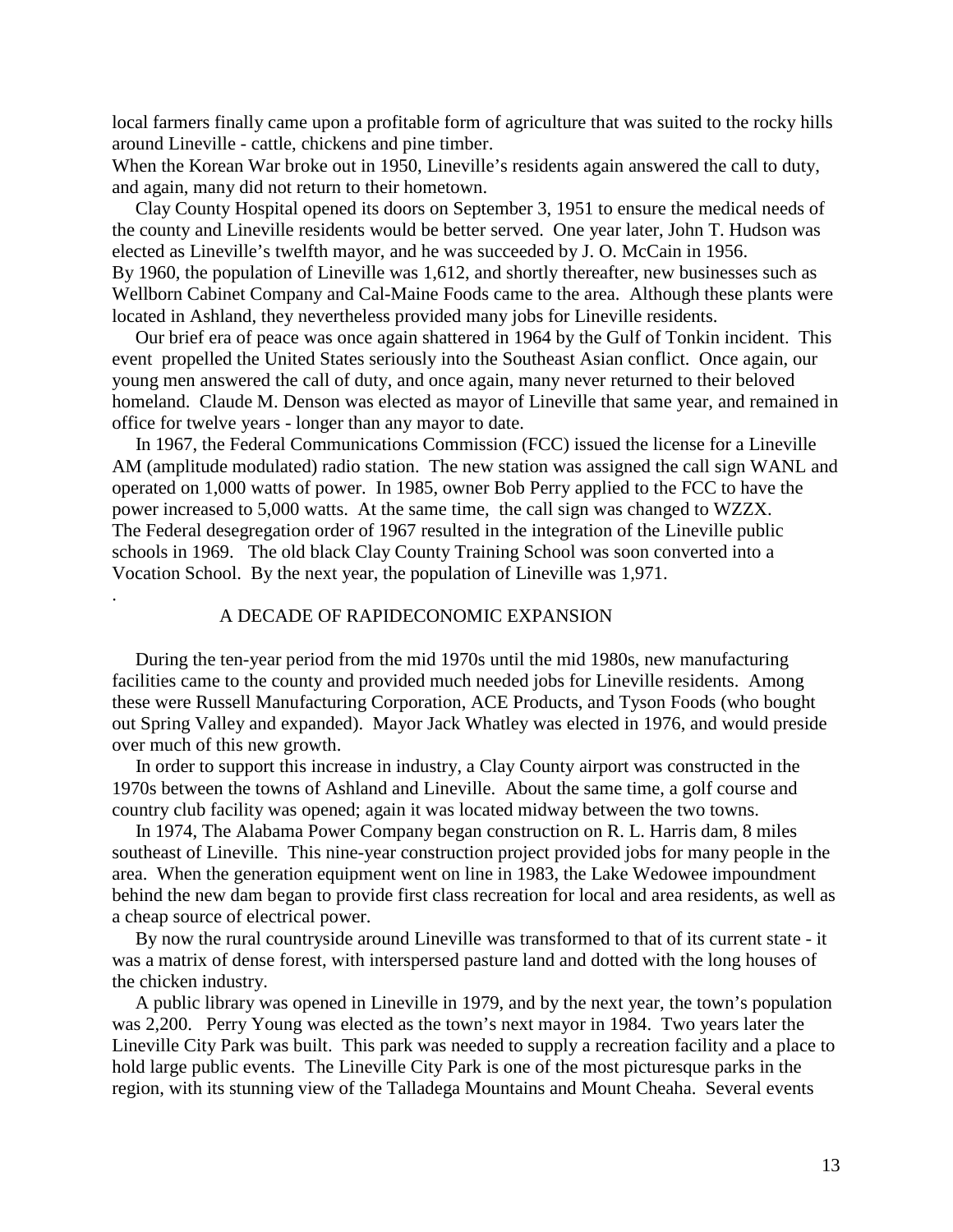are held in this park, such as the Antique Tractor and the Alcazar Antique Auto Shows. These annual events draw thousands of visitors from near and far.

 In 1988, Jack Whatley returned to the mayor's office for his second time. Due to the growth of Clay County in general, and the need to attract new businesses, tourist and retirees, a countywide Chamber of Commerce was established in 1990. The Chamber was housed in the old Farmer's Market, halfway between Ashland and Lineville. Also in the anticipation of increased industrial growth, the Lineville government established an industrial park that same year. Upon the death of his father in 1990, David Proctor took over the reins of the Lineville Tribune, and on the sixth of September that same year, printed the first issue of the new Clay Times-Journal newspaper. The 1990 census count of Lineville was 2,354.

# THE BUGLE CALLS AGAIN

 When the Gulf War came in 1990, Lineville's National Guard 1208th. Quartermaster Company was mobilized for active duty. Additionally, many Lineville residents were in Ashland's 127th. Medical Group and other National Guard units in the area that were also mobilized. These units received a rousing sendoff as county residents lined highway #9 for miles when the troops pulled out. The area Gulf War veterans received a similar patriotic welcome when they returned in 1991.

 During the Gulf War, hordes of media personnel descended upon Lineville and the remainder of Clay County. We had our lifetime allocation of "fifteen minutes of fame," and more, as national attention was riveted on our "volunteer" spirit. Feature articles were written in newspapers such as USA Today, in magazines such as Newsweek, and were shown on Television programs such as CNN News and all the major networks. Clay County's claim that we had more military personnel serving in the Gulf War per populace than any county in America was never disputed. Lineville has always been a close-knit small town where patriotism runs to the very core. The only casualty Clay County military personnel suffered during the Gulf War was one death due to a heart attack.

## A NEW WAVE OF INDUSTRY

 In 1992, Perry Young was elected for his second time to the office as Lineville's eighteenth mayor. During the early 1990s, he presided over Lineville's acquisition of a new wave of small and medium size manufacturing plants. Some of These facilities were John-Co Manufacturing, Lace Wood Incorporated, Higgins Embroidery, and Three Dimension Woodcraft. Also, to support the rapid growth of cattle farming in the area, the Clay County Livestock Auction Barn was built in 1992. These new family owned and satellite industries, along with the larger ones already in place, supplemented the timber and agriculture economy of the Lineville area. This more balanced economy has recently brought the county and Lineville's unemployment rate to the lowest levels in history. As the economy outgrew the available labor force, the county industries followed the lead of other areas of the nation and began to import Hispanic workers. There are an estimated 500 Hispanic workers in the area today.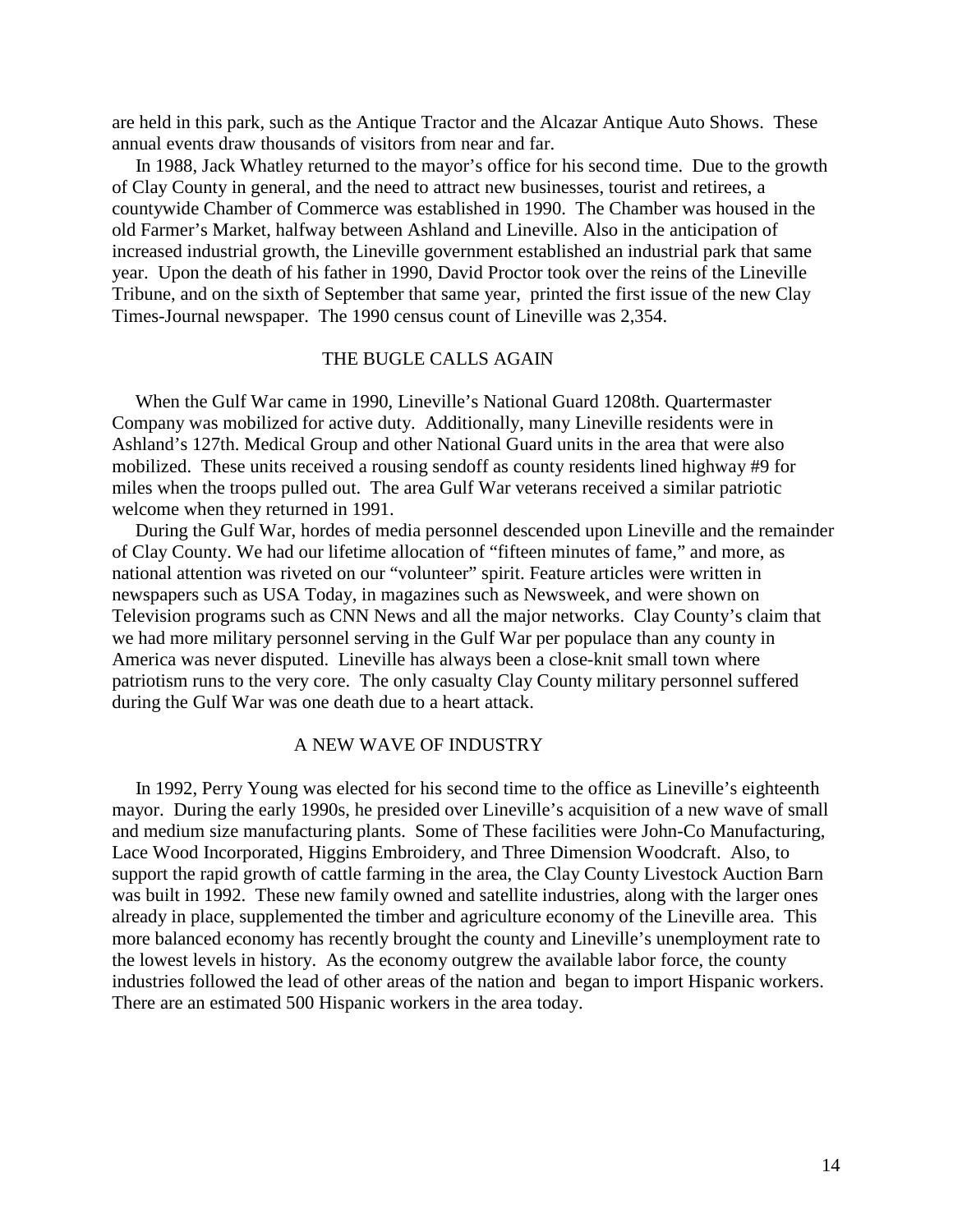## THE LINEVILLE OF THE LATE 1990S AND EARLY 2000S

 The Lineville of 1998 was a striving town of three banks, one motel, around a dozen churches, and over sixty businesses. Some of the town civic organizations are the Chamber of Commerce, Kiwanis, Jaycees, Exchange Club, Inter Se Club, and the Progressive Study Club.

 Lineville even boast an astronaut among its products. U. S. Navy Commander, Joe Frank Edwards, a NASA astronaut, lived in Lineville and is a graduate of Lineville High School. After he piloted the space shuttle on a mission early in 1998, our local politicians in Montgomery passed a resolution on the first day of the 1998 legislative session to make Thursday, January 22nd declared as Joe Frank Edwards day in the state of Alabama.

 But Joe Edwards is not the only graduate of Lineville High School to make a mark in our society. Many bright young men and women have graduated from this proud school and gone on to make major contributions in all walks of life. In addition to academics, Lineville High School has also made a name for itself in the field of athletics. In recent years, the Aggies were declared state 2A football champions in 1961, and were voted by the Birmingham News for the top spot in 1962. They also won the state 2A championship in basketball in 1996, and were state runnerups in 1963, 1965 and 1966. More recently, in 1996, Lineville and Ashland each won their respective divisions in the football playoffs, and for the first time in state history, two teams from the same county played for the state 2A championship. That day was declared an official holiday in the county and a large portion of the population attended the game at the Iron Bowl in Birmingham - Ashland won the bragging rights for that year.

 With the vastly improved road system and faster transportation of the past few decades, Lineville's citizens have left the stately old business buildings of Main Street and Third Avenue downtown for the large shopping malls in Birmingham, Anniston, Montgomery and Boaz. This phenomenon is not unique to Lineville, but has occurred in towns of all sizes throughout America. In order to bring businesses back to these vacant buildings, and to bring the customers back to downtown, the Pride of Lineville Program was recently initiated. This is a collective effort, combining the work of smaller groups which individually simply didn't have enough momentum to make the necessary changes. The Pride of Lineville Program has recently spawned the Lineville Downtown Redevelopment Authority to specifically address the problem. This program is modeled after many successful ones, namely Rome and Dalton, Georgia and Tupelo, Mississippi.

 In 2000, Mayor Perry Young retired and was replaced by Roy Adamson as Lineville's nineteenth Mayor. Under his leadership, several Lineville downtown beautification projects were completed.

 In 2003, the Bibb Graves School and the Mellow Valley schools were closed, leaving only Ashland and Lineville as the county's two public schools. During this same period, First Assembly Christian, Mellow Valley Christian, and Bethel arose as private schools. Then, in late 2010 ground will be broken for a consolidate single County public school. This school will be built between the two county incorporated towns of Ashland and Lineville.

 2004 saw the election of the first Clay County native as the Governor of Alabama. Bob Riley is currently serving his second term as Governor and left office in January 2011. With his and the Director of Alabama Tourism, Lee Sentell's backing, the author has recently gained approval, and written the wording, for a new Alabama historic marker that has been placed on the lawn of the Clay County courthouse. This two-side marker commemorate the actions of